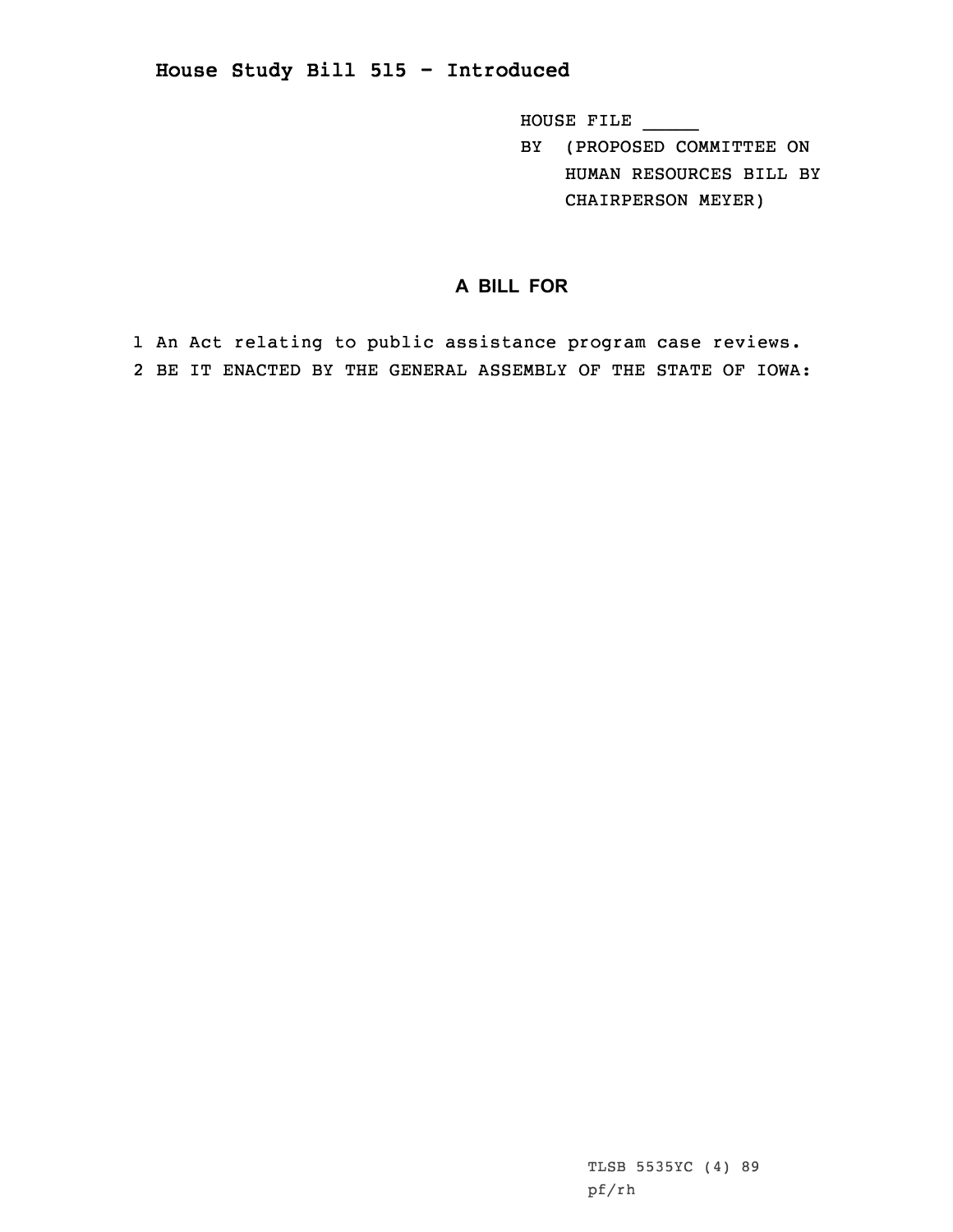1Section 1. NEW SECTION. **239.1 Definitions.**

2 As used in this chapter, unless the context otherwise 3 requires:

4 1. *"Applicant"* means an individual who is applying for 5 public assistance benefits in the state.

<sup>6</sup> 2. *"Department"* means the department of human services.

 3. *"Public assistance"* means SNAP (the supplemental nutrition assistance program), the Medicaid program, FIP (the family investment program), and CHIP (the children's health insurance program).

11 4. *"Recipient"* means an individual who is receiving public 12 assistance benefits in the state.

13 Sec. 2. NEW SECTION. **239.2 Case review of public assistance** 14 **applicant and recipient information.**

 1. If the information obtained from <sup>a</sup> review of an applicant's or <sup>a</sup> recipient's information under this chapter does not result in the department finding <sup>a</sup> discrepancy or change in the individual's circumstances affecting eligibility, the department shall take no further action.

 2. If the information obtained from <sup>a</sup> review of an applicant's or <sup>a</sup> recipient's information under this chapter results in the department finding <sup>a</sup> discrepancy or change in the individual's circumstances affecting eligibility, the department shall respond in accordance with the provisions of section 239.3.

 Sec. 3. NEW SECTION. **239.3 Notice and right to be heard.** 1. An applicant or <sup>a</sup> recipient shall be provided written notice and the opportunity to explain any issues identified in <sup>a</sup> review performed pursuant to section 239.2 for initial eligibility or redetermination of eligibility. Unless otherwise prohibited by federal law or regulation, <sup>a</sup> self-declaration by an applicant or <sup>a</sup> recipient shall not be accepted as verification of categorical and financial eligibility during such review.

35 2. The notice provided to the applicant or recipient shall

 $-1-$ 

LSB 5535YC (4) 89 pf/rh 1/5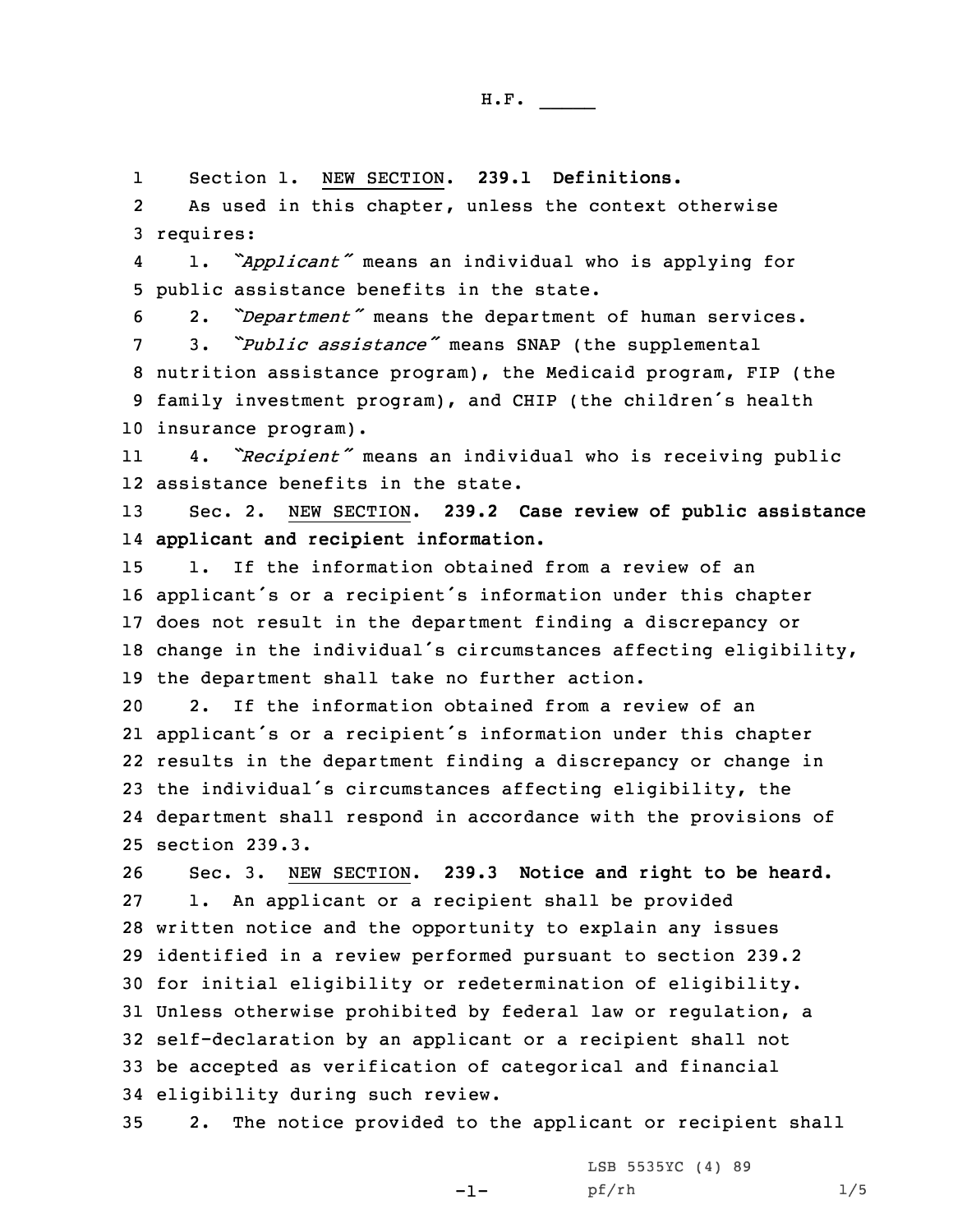H.F. \_\_\_\_\_

 describe in sufficient detail the circumstances of the issue identified, the manner in which the applicant or recipient may respond, and the consequences of failing to respond to the notice or resolve the issue identified. The applicant or recipient shall be provided ten days to respond to the notice. The department may request additional information as necessary to reach <sup>a</sup> decision.

8 3. An applicant or <sup>a</sup> recipient may respond to the notice as 9 follows:

 *a.* By disagreeing with the findings of the department. If the applicant or recipient responds in <sup>a</sup> timely manner and disagrees with the findings of the department, the department shall reevaluate the circumstances to determine if the applicant's or recipient's position is valid. If, through reevaluation, the department finds that the department is in error, the department shall take immediate action to correct 17 the error. If, through reevaluation, the department affirms that the applicant's or recipient's position is invalid, the department shall determine the effect on the applicant's or recipient's eligibility and take appropriate action. Written notice of the department's determination and the actions taken shall be provided to the applicant or recipient.

 *b.* By agreeing with the findings of the department. If the applicant or recipient responds in <sup>a</sup> timely manner and agrees with the findings of the department, the department shall determine the effect on the applicant's or recipient's eligibility and take appropriate action. Written notice of the department's determination and actions taken shall be provided to the applicant or recipient.

 4. If the applicant or recipient fails to respond to the notice in <sup>a</sup> timely manner, the department shall provide notice to terminate the applicant's application or to discontinue the recipient's enrollment for failure to cooperate, and shall terminate the applicant's application or discontinue the recipient's enrollment. The applicant's or recipient's

 $-2-$ 

LSB 5535YC (4) 89 pf/rh 2/5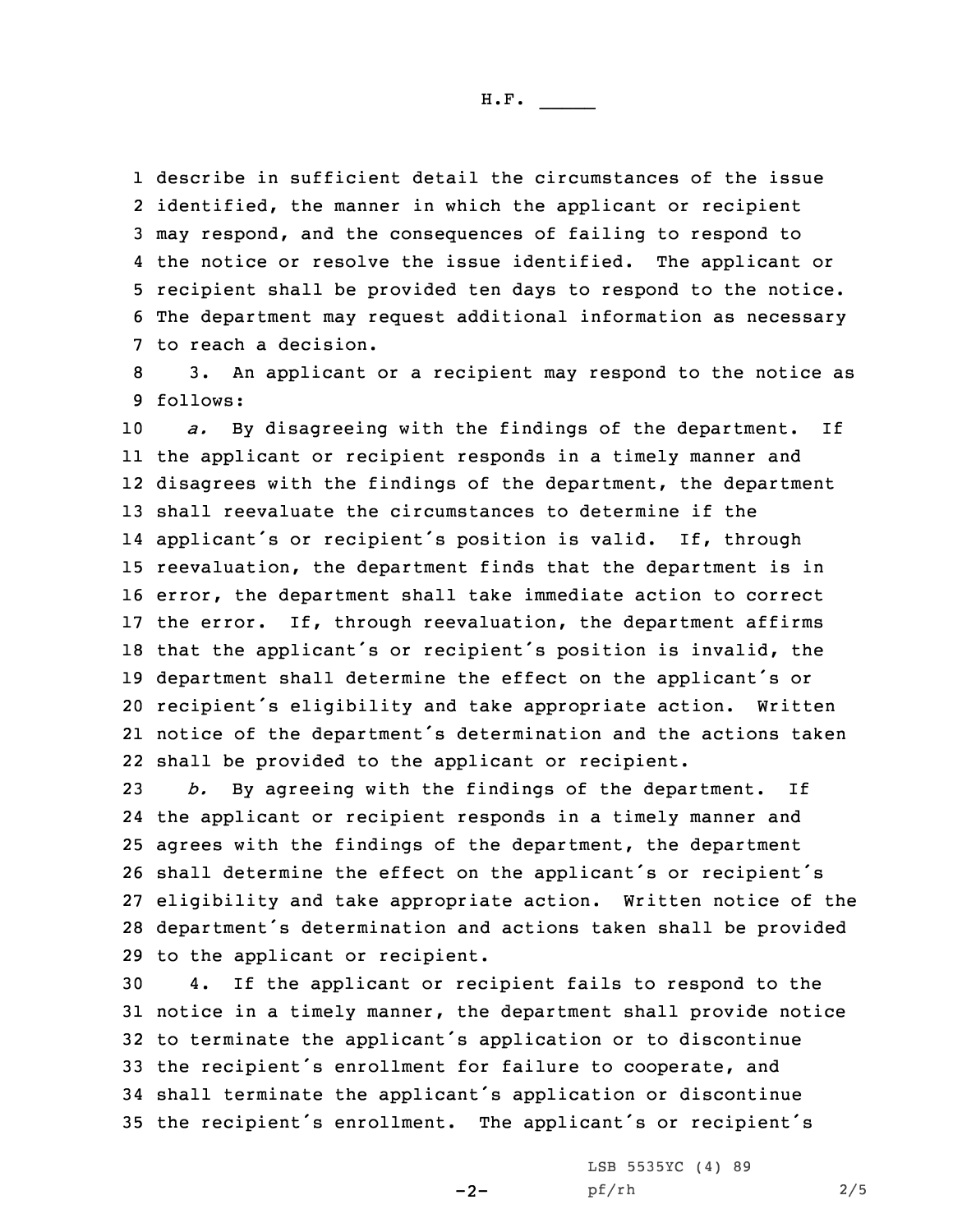eligibility for such public assistance shall not be established or reestablished until the issue has been resolved. Sec. 4. NEW SECTION. **239.4 Administration —— rules —— reporting.** 1. The department of human services shall adopt rules pursuant to chapter 17A to administer this chapter. 2. The department shall submit <sup>a</sup> report to the governor and the general assembly by January 15, 2024, and by January 15 annually thereafter through January 15, 2029, detailing the impact of the case review measures taken under this chapter. 11 Sec. 5. IMPLEMENTATION. 12 1. The department of human services shall request federal approval including for any state plan amendment or waiver necessary to administer this Act. 2. The provisions of this Act requiring federal approval shall be implemented upon receipt of such federal approval. 3. The provisions of this Act not requiring federal approval shall be implemented no later than July 1, 2023. 4. The department may contract with multiple third-party vendors to administer this Act. 21 EXPLANATION 22 **The inclusion of this explanation does not constitute agreement with the explanation's substance by the members of the general assembly.** 24 This bill provides that if information obtained from <sup>a</sup> review by the department of human services (DHS) of <sup>a</sup> public assistance applicant's or recipient's information under the bill does not result in DHS finding <sup>a</sup> discrepancy or change in the individual's circumstances affecting eligibility, DHS shall take no further action. If the information obtained from <sup>a</sup> review of the applicant's or recipient's information under the bill results in DHS finding <sup>a</sup> discrepancy or <sup>a</sup> change in the individual's circumstances affecting eligibility, DHS shall provide written notice to the individual and the opportunity to explain any issues identified. Unless otherwise prohibited by federal

 $-3-$ 

LSB 5535YC (4) 89 pf/rh 3/5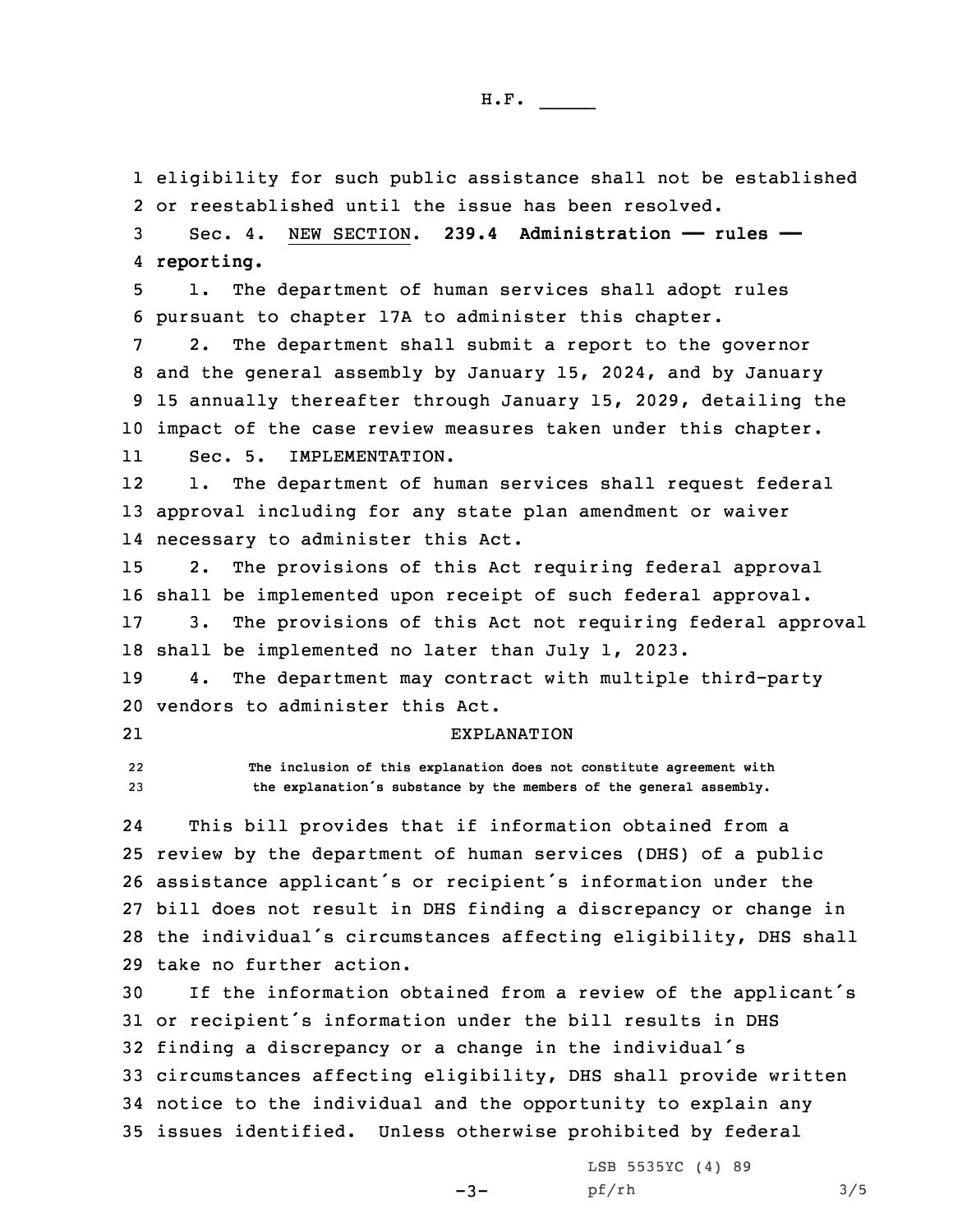H.F. \_\_\_\_\_

1 law or regulation, <sup>a</sup> self-declaration by an applicant or <sup>a</sup> 2 recipient shall not be accepted as verification of categorical 3 and financial eligibility during such review.

4 The notice provided to the applicant or recipient shall describe in sufficient detail the circumstances of the issue identified, the manner in which the applicant or recipient may respond, and the consequences of failing to respond to the notice or resolve the issue identified. The applicant or recipient shall be provided 10 days to respond to the notice. DHS may request additional information as necessary to reach <sup>a</sup> decision.

12 The bill specifies the processes and results dependent upon whether an applicant or <sup>a</sup> recipient responds by disagreeing or agreeing with the findings of <sup>a</sup> review by DHS or fails to respond. If the applicant or recipient fails to respond to the notice in <sup>a</sup> timely manner, DHS shall provide notice to terminate the applicant's application or to discontinue the recipient's enrollment for failure to cooperate, and shall terminate the applicant's application or discontinue the recipient's enrollment. The applicant's or recipient's eligibility for such public assistance shall not be established or reestablished until the issue has been resolved.

 Under the bill, DHS shall adopt administrative rules to administer the Code chapter. DHS shall submit <sup>a</sup> report to the governor and the general assembly by January 15, 2024, and by January 15 annually thereafter through January 15, 2029, detailing the impact of the case review measures taken under the bill.

 DHS shall request federal approval including for any state plan amendment or waiver necessary to administer the bill, and the provisions of the bill requiring federal approval shall be implemented upon receipt of such federal approval. The provisions of the bill that do not require federal approval shall be implemented no later than July 1, 2023. DHS may contract with multiple third-party vendors to administer the

 $-4-$ 

LSB 5535YC (4) 89 pf/rh 4/5